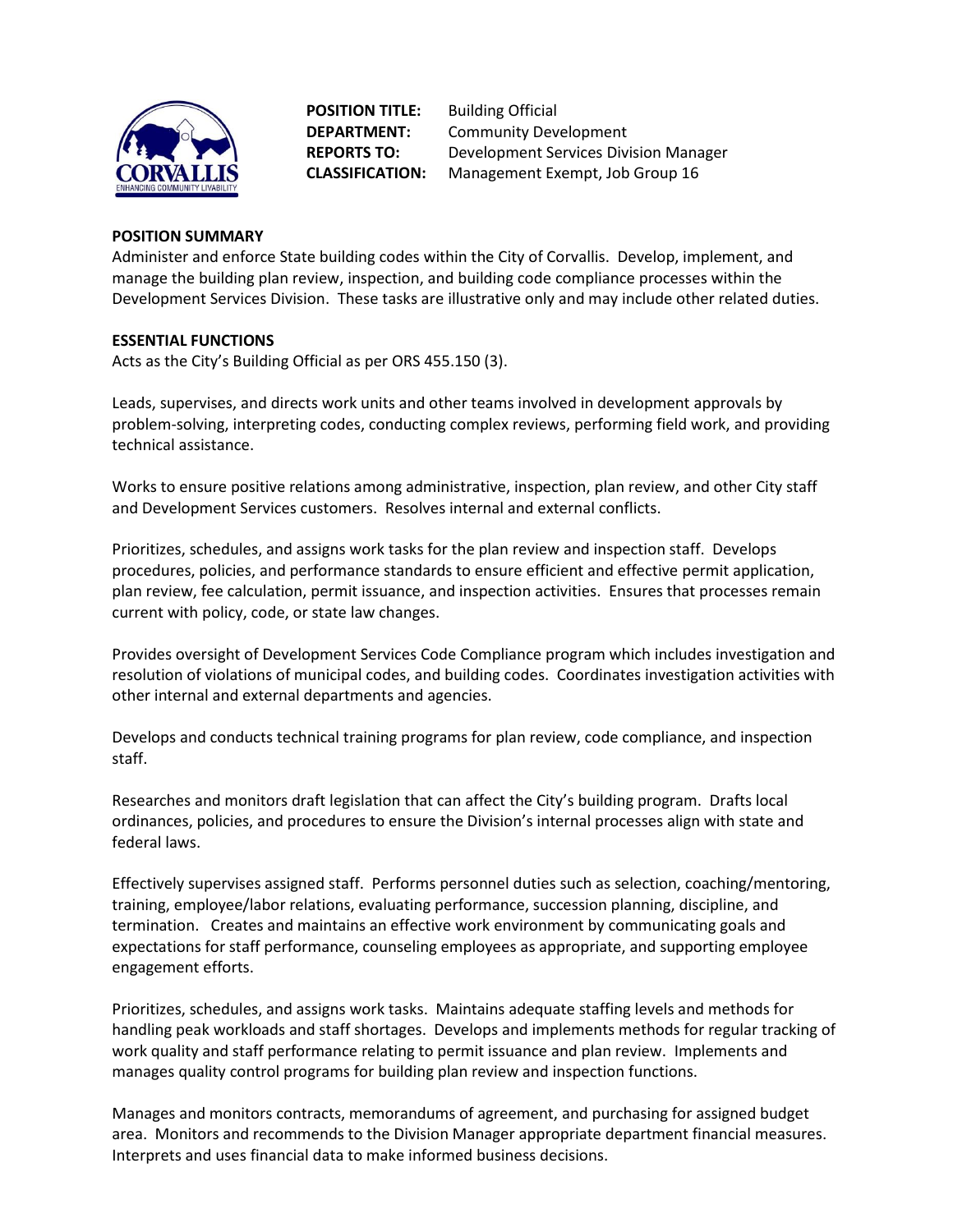Operates and drives a motor vehicle safely and legally.

Acts ethically and honestly; applies ethical standards of behavior to daily work activities and interactions. Builds confidence in the City through own actions.

Effectively promotes and implements division safety program. Complies with all safety rules and performs work is a safe manner. Ensures supervisors provide and maintain a safe working environment in compliance with Federal, State, and City health and safety guidelines and regulations.

Represents the City of Corvallis by responding to the public, community members, its employees, and others in a prompt, professional, and courteous manner. Regards everyone, internal and external, as a customer and delivers the best service possible in a respectful and patient manner.

Maintains effective work relationships.

Adheres to all City and Department policies.

Arrives to work, meetings, and other work-related functions on time and maintains regular job attendance.

#### **QUALIFICATIONS AND REQUIREMENTS**

#### **Education and Experience**

High School diploma or equivalent.

Bachelor's degree in Architecture, Engineering, Construction Management, Public Administration, or a closely-related field and two years of experience in construction management, architecture, structural engineering, building design, construction inspection, and/or plan review. OR

Six years of formal education, training and/or experience in construction management, architecture, structural engineering, building design, construction inspection and/or plan review.

Two years of supervisory or lead worker experience.

#### **Knowledge, Skills and Abilities**

Advanced knowledge of construction methods and procedures. Thorough working knowledge of architectural and structural engineering practices.

Ability to manage multiple tasks and constantly changing priorities, while managing complex projects, and maintaining responsiveness to public needs and requests. Ability to properly prioritize available resources to meet anticipated and variable workloads.

Ability to quickly assess, address and resolve potentially confrontational situations.

Excellent written and oral communication skills, and the ability to communicate complex technical information effectively to the public, both orally and in writing, including the ability to provide objective, concise and professional court testimony. Ability to speak in public.

Ability to provide interpretations, develop procedures, set policies, review and approve alternate materials and methods of construction, and accomplish some of the more highly complex technical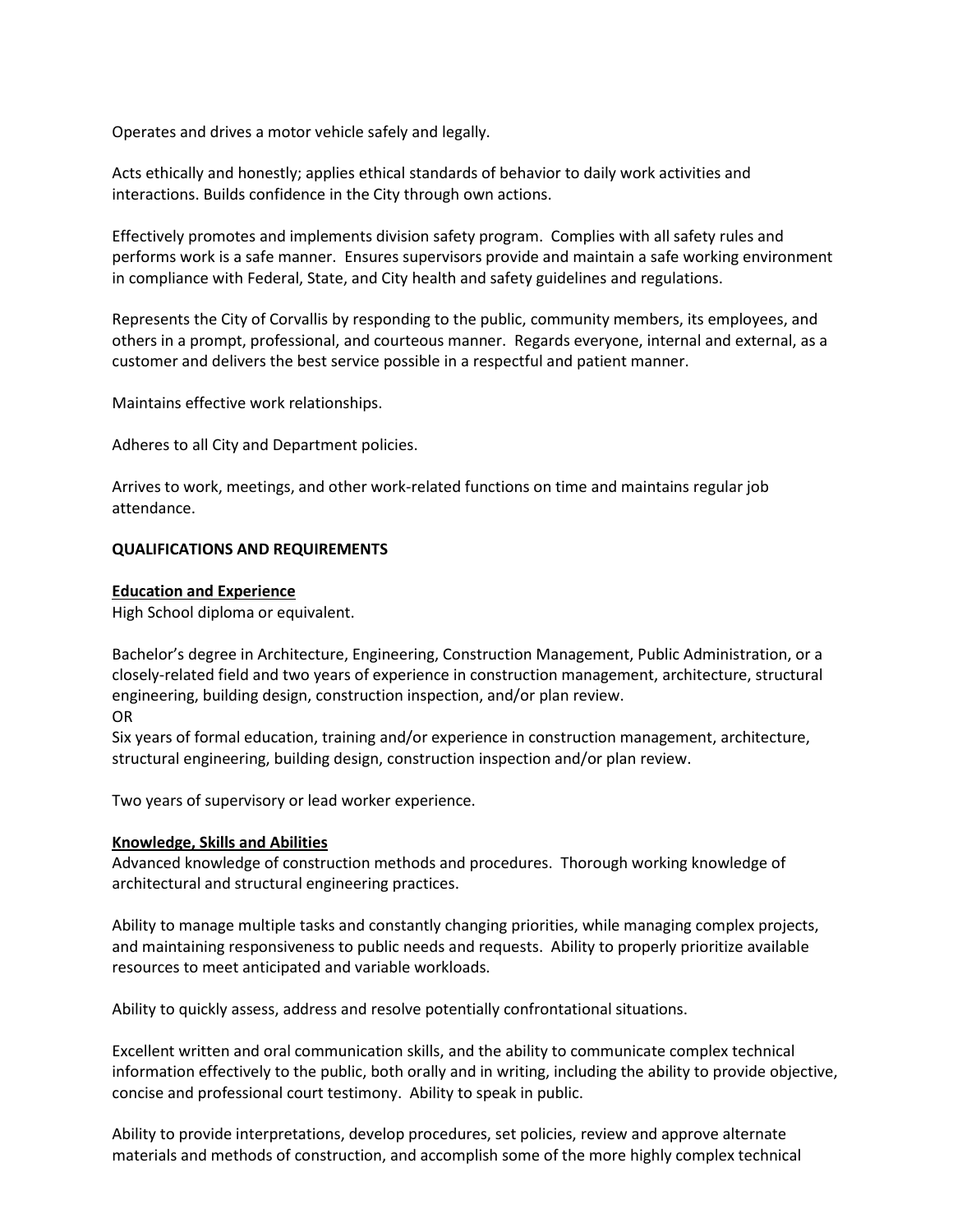functions of the department.

Ability to consider and understand complex legal issues in the context of both immediate and longer term decisions in a high pressure environment.

Ability to supervise employees, including the ability to delegate responsibilities appropriately. Ability to direct teams or task forces involved with special community projects or investigations involving multiple entities and multiple codes.

Excellent interpersonal, conflict resolution, leadership, and organizational skills.

Ability to get along well with coworkers and maintain effective work relationships, including effective labor relations.

Experience in use of permit tracking systems. Excellent ability to use computer hardware, printers, and computer programs to conduct inspections, complete plan reviews, communicate and present information, track progress, analyze performance, and schedule projects to perform the essential functions of the position.

# **Special Requirements**

Certifications: Incumbent must be certified in accordance with OAR 918-098. The Oregon Inspector Certification (OIC) and the State of Oregon Building Officials Certification are required within six months of placement.

At least one set (either A or B), or a combination of the following two sets of certifications that effectively qualify the incumbent in accordance with OAR 918-098 to conduct commercial building plan reviews and inspections:

- A. State of Oregon A-Level Plans Examiner and A-Level Structural Inspector Certification. OR
- B. International Code Council certifications for Commercial Building Plans Examiner and Commercial Building Inspector.

A State of Oregon Licensed Design Professional may be substituted for the above-required certifications with deferral to obtain certifications by the end of the probationary period.

Possession or ability to obtain and maintain a valid Oregon Driver's License.

Demonstrable commitment to equity, diversity and inclusion; ability to promote equity, diversity and inclusion principles with employees in day to day operations. Ability to successfully use equity, diversity and inclusion principles within the department and organization-wide.

Demonstrable commitment to, and understanding of, sustainability and the ability to promote commitment, understanding and use of sustainability principles by employees for day to day operations required. Ability to hold employees accountable for sustainability objectives.

The individual shall not pose a direct threat to the health or safety of the individual or others in the workplace.

# **SUPERVISORY OR LEAD WORK RESPONSIBILITIES**

This position performs personnel duties such as selection, coaching/mentoring, training, employee/labor relations, evaluating performance, succession planning, discipline and termination.